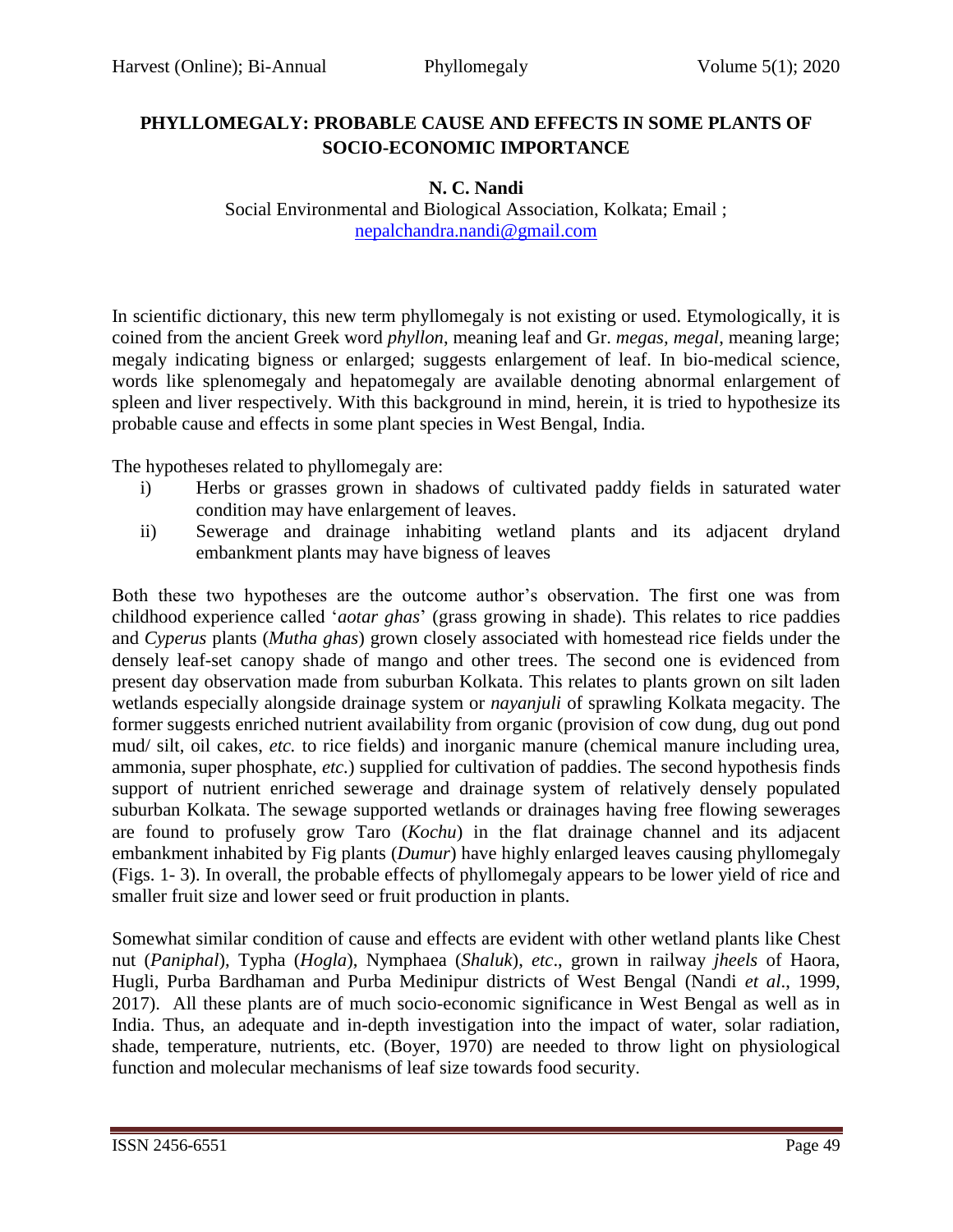## **REFERENCES**

- 1. Boyer, J. S. 1970. Leaf enlargement and metabolic rates in corn, soybean, and sunflower at various leaf 'water potentials'. *Plant Physiol*., **46**: 233-235.
- 2. Nandi, N. C., Venkataraman, K., Das, S. R., Bhuinya, S. and Das, S. K. 1999. Wetland Faunal Resources of West Bengal. 2. Some selected wetlands of Haora and Hugli districts. *Rec. zool. Surv*. *India*, **97**(4): 103-143.
- 3. Nandi, N. C., Roy, M. and Deuti, K. 2017. Wetland economics. 3. Cost-benefit analysis of water chestnut cultivation with two case studies. *J. Environ. & Sociobiol.*, **14**(1) ; 113- 120.



Fig. 1. Showing large-sized Taro (Kochu) leaves